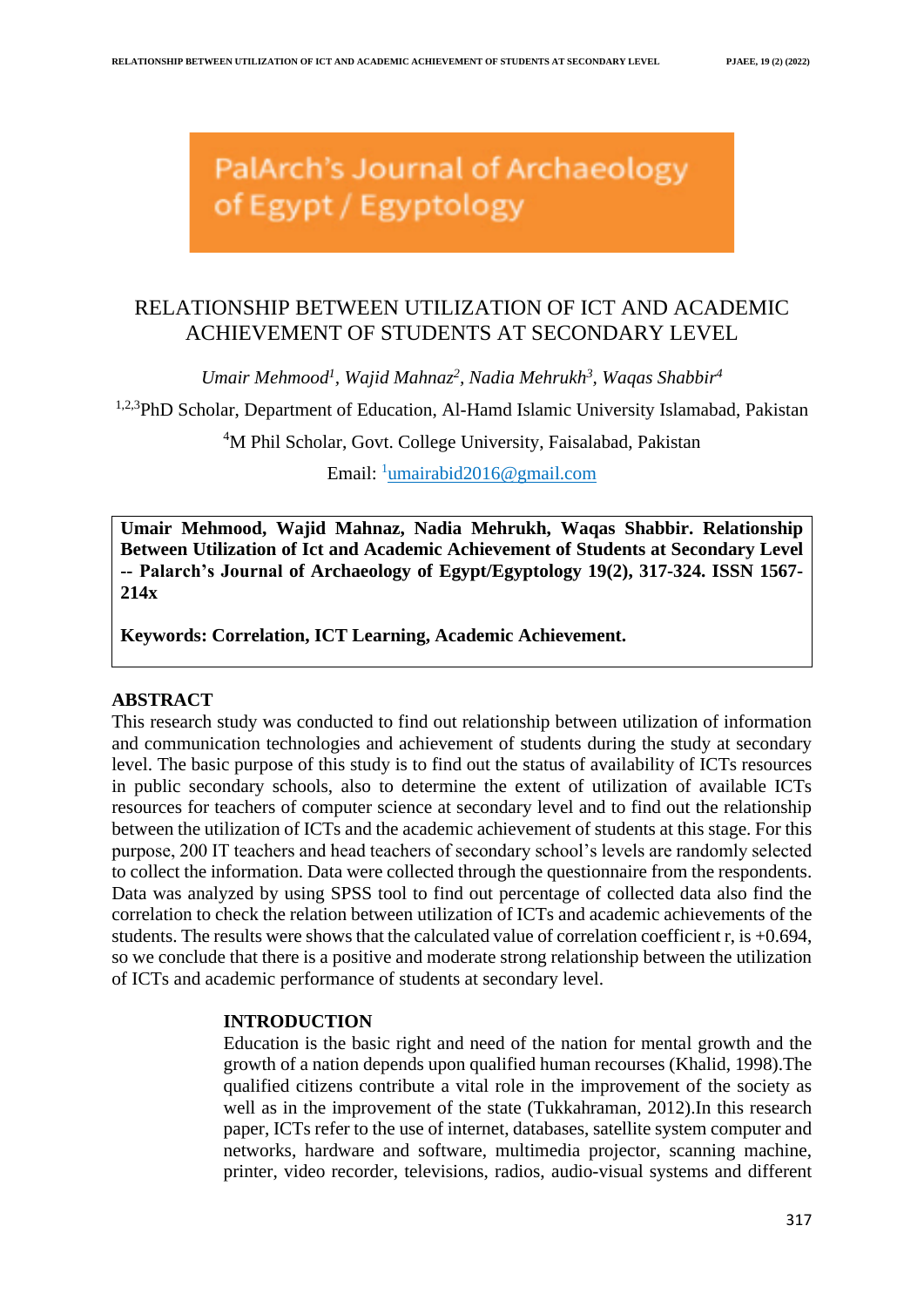services and applications connected with them such as video conferencing and distance education are all part of ICTs use at in the learning process of public secondary schools. ICTs can improve the retentive memory of student, teacher can easily explain the more complex instructions through ICTs and make cooperative classes to make the lesson pleasurable (Singh, 2005). Computers and networks, hardware and software, cell phones, televisions, radios, audiovisual systems and satellite systems, as well as various services and applications associated with them, such as videoconferencing and distance learning, are part of ICT (Tariq, 2016).

The problem under study was the relationship between utilization of information and communication technologies (ICTs) and academic achievements of students at secondary level. The objectives of current study were to find out the status of availability of ICTs resources in public secondary schools in Rawalpindi district. To determine the extent of utilization of available ICTs resources by IT teachers in teaching of computer science at secondary level. To find out the relationship between the utilization of ICTs and the academic achievement of students at secondary level.

#### **LITERATURE REVIEW**

Bosamia (2013) explained that ICTs has an impact on everyone who gets them, and the Internet has changed our society and way of life. ICTs bring people from all over the world to interact with all over the world. It provides opportunities to improve communication, meet new online people, and share online information, increase educational opportunities. The Age of Information is the era of the ICT, the era of the electronic or the modern media, is a historic period of the 21st century in which the production of the industrial revolution of the world shifts from traditional industry to economical information systems. This change is very fast and surprising and is based on electrical inventions. Akram et al. (2021c) said that information and communication technology has progressed at a rapid pace and has become a partial integrator of computers, internet, communication planets, fiber cables and other electrical appliances economics. Ainleyet al. (2000) concluded that ICTs includes all the devices nowadays used for information and communication. However, the most commonly used devices include computers, laptops, multimedia, hard disk, internet, central and secondary memory, keyboards, mouse, printers, communication media such as cable and wireless media and network devices.

Tahir (2005) studied the use of computers for mathematical and computer learning, He concluded the effect was equal or more effective than traditional teaching. Few teachers considered the computers as necessary for encouraging indulgent in professional learning. Tahir hypothesized that the more will be the usage of technology, the better will be the mathematical skill among students. Akram et al. (2021b) admitted that the use of information technology has become compulsory for students learning. We must adopt modern education and use computers, projectors, and tabs. Students have to provide guidance in daily affairs through the internet and cell phones. Anderson (2005) reported that communications technology will change the learning habit of students in the institution and the potential for communication technology is to change students and help then effectively. So, it is essential to introduce communication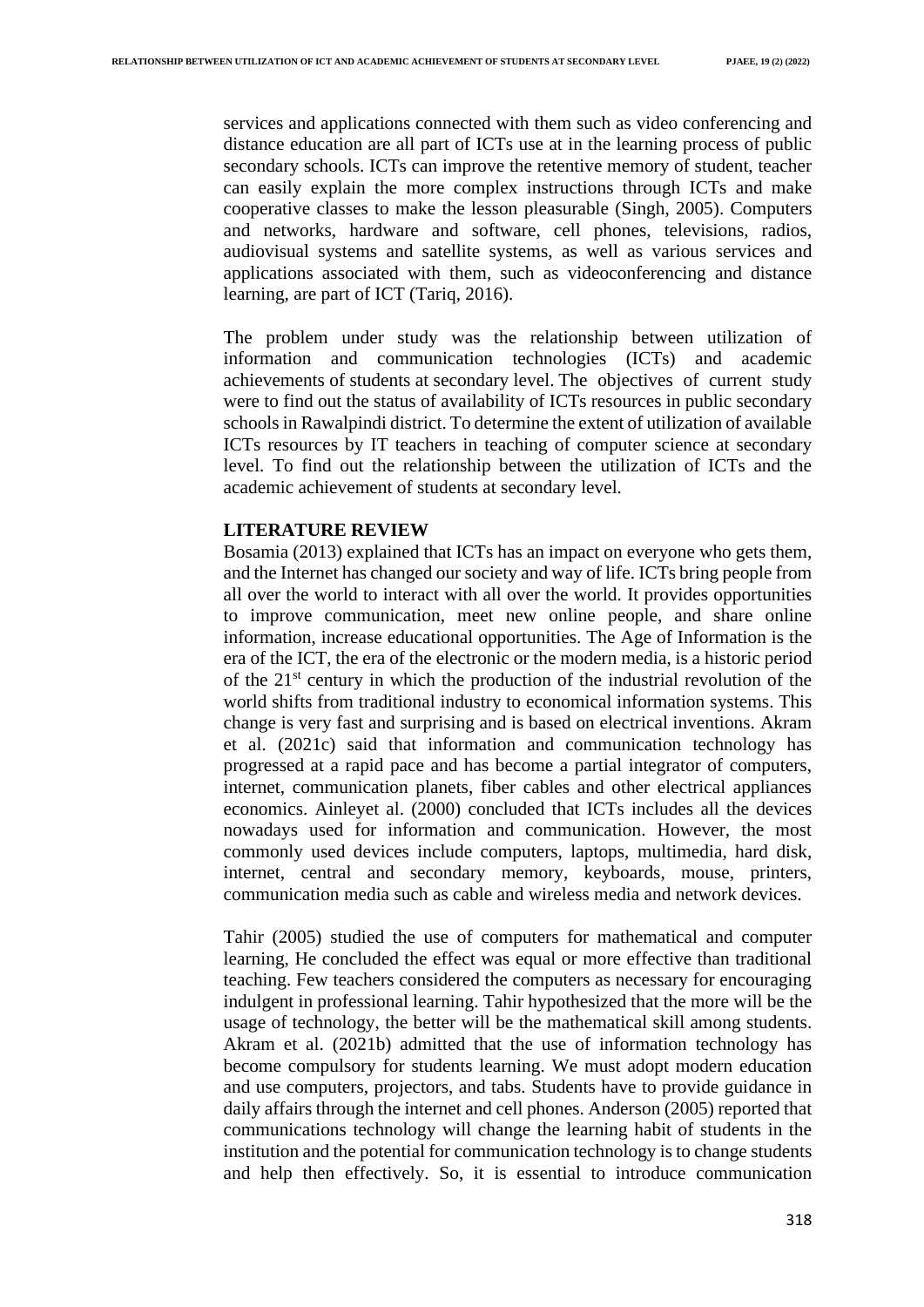technology tools that are effective in promoting secondary education. Bossaert et *al.* (2011) stated that student's achievement shows that a student's doing well academically, obtaining life skills and giving back to their community.

Yusuf (2004) stated that each classroom of the college should have an E-Classroom, which facilitates the use of projectors for teachers. Pittard et *al.* (2003) concluded that Teachers need to use instructional tools such as blackboards, tea cups, books, maps, photographs, and other models throughout the course to make their lessons interesting and informative. And he is not aware of many things in the world. Use of these teaching resources is essential. In addition, nowadays some madrassa is equipped with modern technology at the primary level. And by teaching each classroom a projector, laptops and educational CDs are teaching their lessons better. This type of class is being called smart class.

Shaikh (2009) found that Students was improved in results by using computer technology in mathematics at the secondary level. Providing technology in distance learning processes has better educational results. It can be concluded from his study that new technology improves learning and teaching techniques among teachers. Emeka*et al.* (2011) admitted that the use of ICT enhances the academic performance of high school students. Administrators of private schools and government schools must provide ICT services in secondary schools to improve student grades. ICTs are powerful educational media for improving student learning skills. His study found that there is a correlation between the use of ICT and the academic achievement of high school students and shows a significant positive relationship between various variables. A positive relationship indicates that with the increased use of ICT, grades of students will also increase Studies suggest that teachers should continue to use ICT teaching materials during teaching to increase efficiency and attract students' attention. Using ICT helps to make learning more interesting and leads to better learning outcomes.

Younis (2013) stated that students in private school with good writing skills will help promote student independence and self-discovery skills, such as searching for online learning materials. Most respondents from private schools received better grades / grades for oral expression tests, while the number of respondents from public schools received fewer marks / scores compared to the private sector. These statistics indicate that while private schools use new teaching methods to improve communication skills as well as to improve student knowledge, they have true speaking skills and can confidently interact with others. With students of public schools, the conclusion shows that most respondents in private schools have better listening skills and provide more accurate answers in discussions than respondents in public schools.

Akram et al. (2021a) found that teachers' use of ICTs in teaching is seen as an important predictor of student performance and there is an important relationship between the use of ICT in the classroom and student academic performance. The grades of computer science students are from 88.18% to 87.80% and most of them receive very satisfactory results. Ali *et al.* (2013) stated that teachers have a strong desire to include ICTs into teaching methods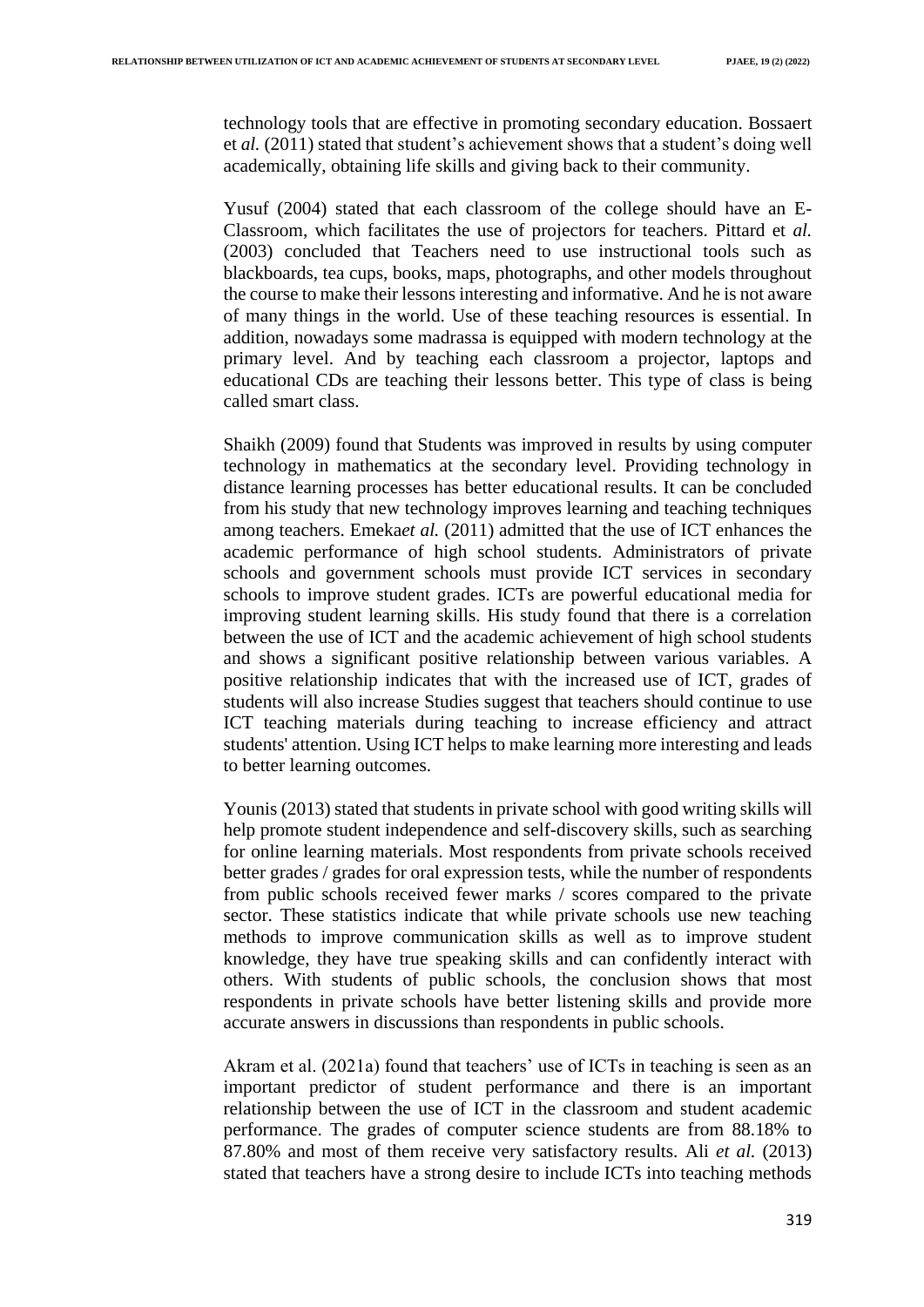of education. The use of ICTs has changed all sectors. The innovations introduced by ICTs in learning methods, rapid access to media, online registration has reduced the burden. In the education sector, the abovementioned elements have improved the effectiveness of the ICTs in teaching. Information communication technology is becoming a motivating force for educational improvements.

Saleem and Zahra (2017) concluded that access to ICTs resources, sufficient ICTs assets, and user's ability play a key role in student learning. Study found strong relationships between safer learning and students learning to obtain access to ICTs resources in schools.

Student academic performance means the engagement of a student which he spent during the time and effort that student invest in mutual activities, it is often linked with the achievement of positive student learning outcomes, such as individual student development and critical thinking.

### **METHODOLOGY**

In this research study quantitative method was used for collect the information from the respondents. From the 200 respondents data were collected by using the sample size formula by (Gay, 2005).The Non-probability purposive sampling was used to select the respondent. In this study it was ensured that all the categories of schools in the area of study were represented in the sample.

Research tools were constructed on the basis of objectives of the study. Questionnaire is considered to the most appropriate tool for the data collection from the highly educated respondents. Important information about the population is commonly collected by use of questionnaires where each question or item is used to address a specific objective and research question of the study. The data were collected through the questionnaire from the respondents at public secondary schools of district Rawalpindi. One questionnaire is drafted on the basis of review of literature, and one data sheet drafted of  $9<sup>th</sup>$  class result for data collection. To find the reliability of items and questionnaire, Cronbach Alpha coefficient was calculated using SPSS software Version 23. The obtained Cronbach Alpha value for IT teacher's tool was 0.90.To take more accuracy in data, the data were collect by hand personal visits in near secondary schools. Also the questionnaires were sent through E-mail, WhatsApp and by Pakistan postal service in remaining sample schools and collected back from IT teachers and Head teachers of secondary school included in the sample.

### **RESULTS AND DISCUSSION**

SPSS version 23 was used for the analysis of data related to the relationship between utilization of ICTs and academic achievement of students at secondary level in public school of Rawalpindi District. From the data, percentage and meanscore were calculated. Calculate correlation value "r" for find the relationship between variables, like utilization of ICTs and academic achievement of students.

This section deals with the analysis regarding availability of ICTs resources in district Rawalpindi, like availability of computer labs, internet services, type of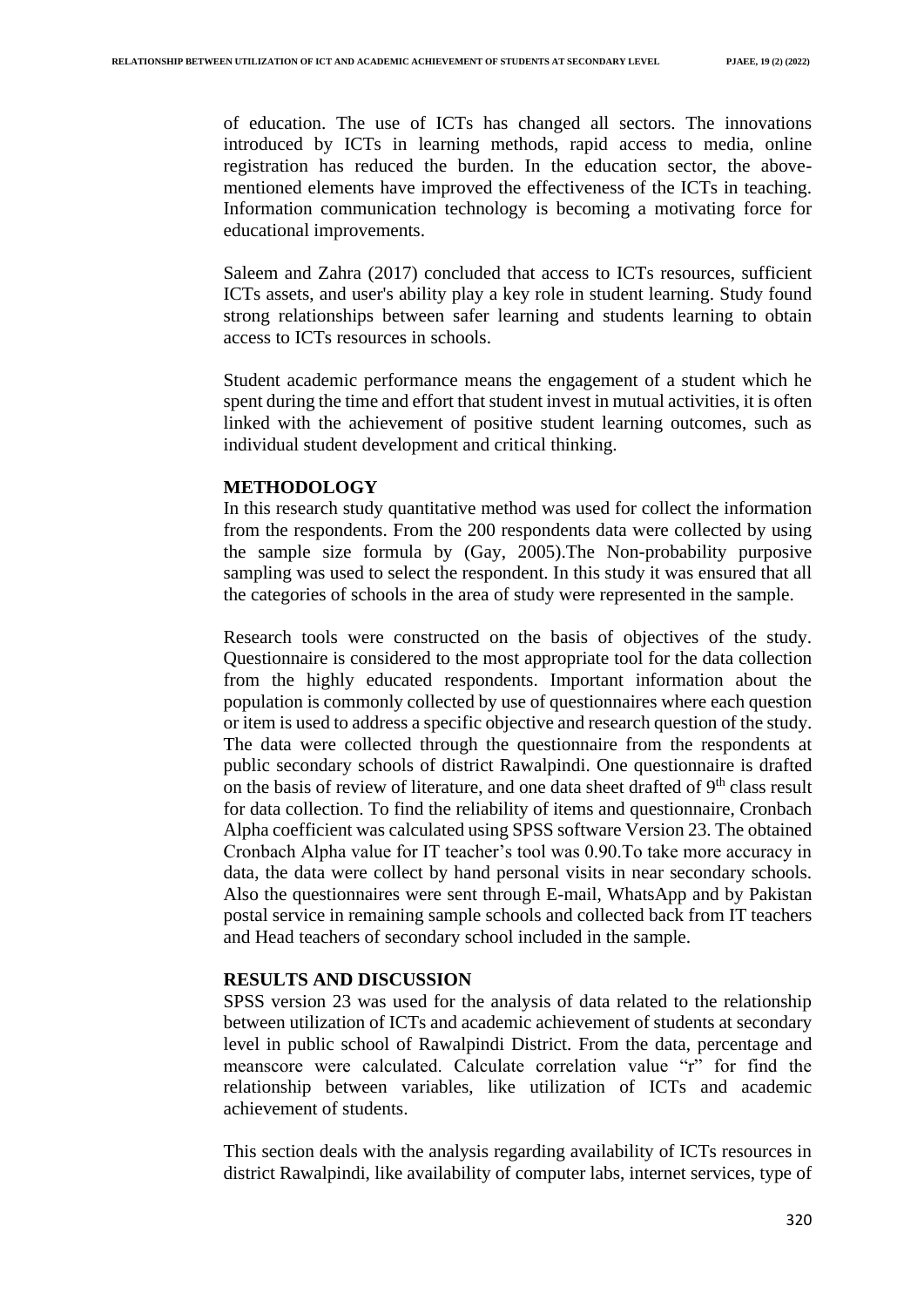internet, smart board, multimedia projector, tablet and available memory devices.

| <b>Name of ICT Resources</b> | Yes    | N <sub>0</sub> |
|------------------------------|--------|----------------|
| <b>Computer Labs</b>         | 100.%  | 0.0%           |
| <b>Internet Services</b>     | 91.0%  | 9.0%           |
| Multimedia Projector         | 54.0%  | 46.0%          |
| <b>Smart Board</b>           | 60.5%  | 39.5%          |
| Tablets                      | 100.0% | 0.0%           |
| <b>Memory Devices</b>        | 79.5%  | 20.5%          |
| <b>Other ICT Devices</b>     | 52.5%  | 47.5%          |

**Table-2:** Correlation between use of computers and academic performance

| <b>Correlations</b>                                          |                 |                                                       |                                                                |  |
|--------------------------------------------------------------|-----------------|-------------------------------------------------------|----------------------------------------------------------------|--|
| Statement                                                    |                 | Computer is<br>enhance the<br>academic<br>performance | Computer is used by<br>me for teaching and<br>learning process |  |
| Computer is enhance                                          | Pearson         |                                                       | $.694**$                                                       |  |
| the academic                                                 | Correlation     |                                                       |                                                                |  |
| performance                                                  | Sig. (2-tailed) |                                                       | .000                                                           |  |
|                                                              | N               | 200                                                   | 200                                                            |  |
| Computer is used by                                          | Pearson         | $.694$ <sup>**</sup>                                  |                                                                |  |
| me for teaching and                                          | Correlation     |                                                       |                                                                |  |
| learning process                                             | Sig. (2-tailed) | .000                                                  |                                                                |  |
|                                                              | N               | 200                                                   | 200                                                            |  |
| **. Correlation is significant at the 0.01 level (2-tailed). |                 |                                                       |                                                                |  |

The above table indicates that availability of computer labs and tablets in public secondary schools is 100.0%, availability of internet services in public secondary schools is 91.0%, availability of multimedia projector is in public secondary schools is 54.0%, availability of smart boards in public secondary schools is 60.5%, availability of memory devices in public secondary schools is 79.5% and availability of others ICT devices in public secondary schools is 52.5%.

A high majority i.e. 100% respondents always used tablet for School Information System (SIS) application, 90.5% respondents used computer for record keeping of students, 95.5% respondents used computer for preparing results of students and 94.5% respondents used computer for preparing question papers for students, 97.0% respondents are used computer, for performing practical work, 96.5% used for teaching and learning process and 97.5% used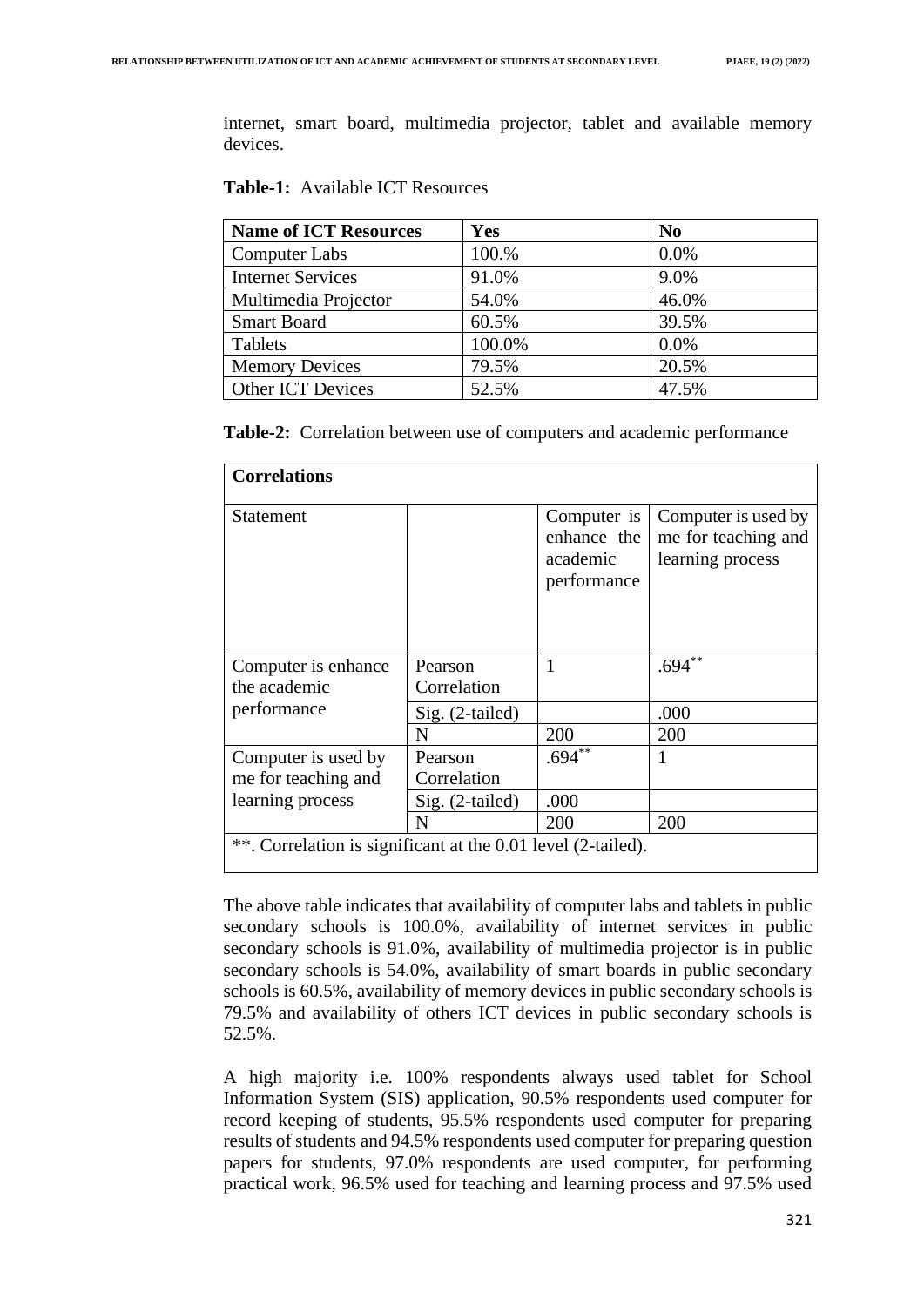for online education for students, 98.0% respondents used computer for preparing presentation, 94.0% respondents used computer for presentation of learning material, 94.0% respondents used computer to develop the interest of students in education, 95.0% used computer for watching educational videos, 98.0% respondents used internet to download educational videos, 95.5% used internet to download videos animations, 89.0% respondents used internet for online education and 88.0%, internet for improvement of knowledge of students, 93.5% respondents to communicate with students and 96.0% respondents used tablet for record keeping of student's attendance assessment.

A bare majority i.e. 55.0%) respondents used internet for E-Mail to communicate with parents of students, 54.0% respondents used projector for presentation of lesson, 52.0% respondents used projector for videos animations, 51.0% for showing of slides, 50.0% used projector for performing practical work in computer lab and 53.0% respondents used projector for videos animations and lectures for students in others subjects.60.0% respondents for presentation of lesson,58.5% used smart board like as video player,59.0% respondents used smart board for playing video animation/slides, 58.0% used smart board for watching online video uploaded by PITB,57.5% respondents used smart board for presenting information in an interesting way to students,58.5%respondents used smart board for transferring the content to the students,59.0% respondents used smart board to increase effectiveness of students learning,60.0% used smart board to develop learning skills of students, 55.0% respondents used smart board for variety of teaching methods, 77.0% respondents for data storage of students, 69.5% used for displaying audio video material during class and 79.5% respondents used memory devices for data transfer.

The value of r in table-2 is 0.694 which indicates that a positive moderate strong relationship between utilization of ICTs and academic performance of students in subject of computer science at secondary level in Rawalpindi district.

## **CONCLUSION AND RECOMMENDATIONS**

Conclusions were drawn on the basis of findings. It was concluding that all the secondary schools have computer laboratories and tablets, and majority of schools have other ICTs resources like multimedia projectors, smart board and memory devices. IT teachers usually used ICTs tools in teaching learning process. And majority of the IT teachers believe that ICTs tools help to improve their efficiency and enhance their teaching skills. There is positive and moderate relationship between utilization of ICTs and academic achievement of students in subject of computer science. Refresher courses may be conducted for IT teachers to develop motivation for use of ICT. Use of ICTs tools in others subjects for improvement of student's abilities may be arranged. This research study has opened new opportunities for others researchers to conduct research on the relationship between utilization of ICTs and academic achievements of students on division, province or national level.

## **REFERENCES**

Ainley, M., Bourke, V., Chatfield, R., Hillman, K. and Watkins, I. (2000). Laptops, computers and tools. Melbourne: ACER Press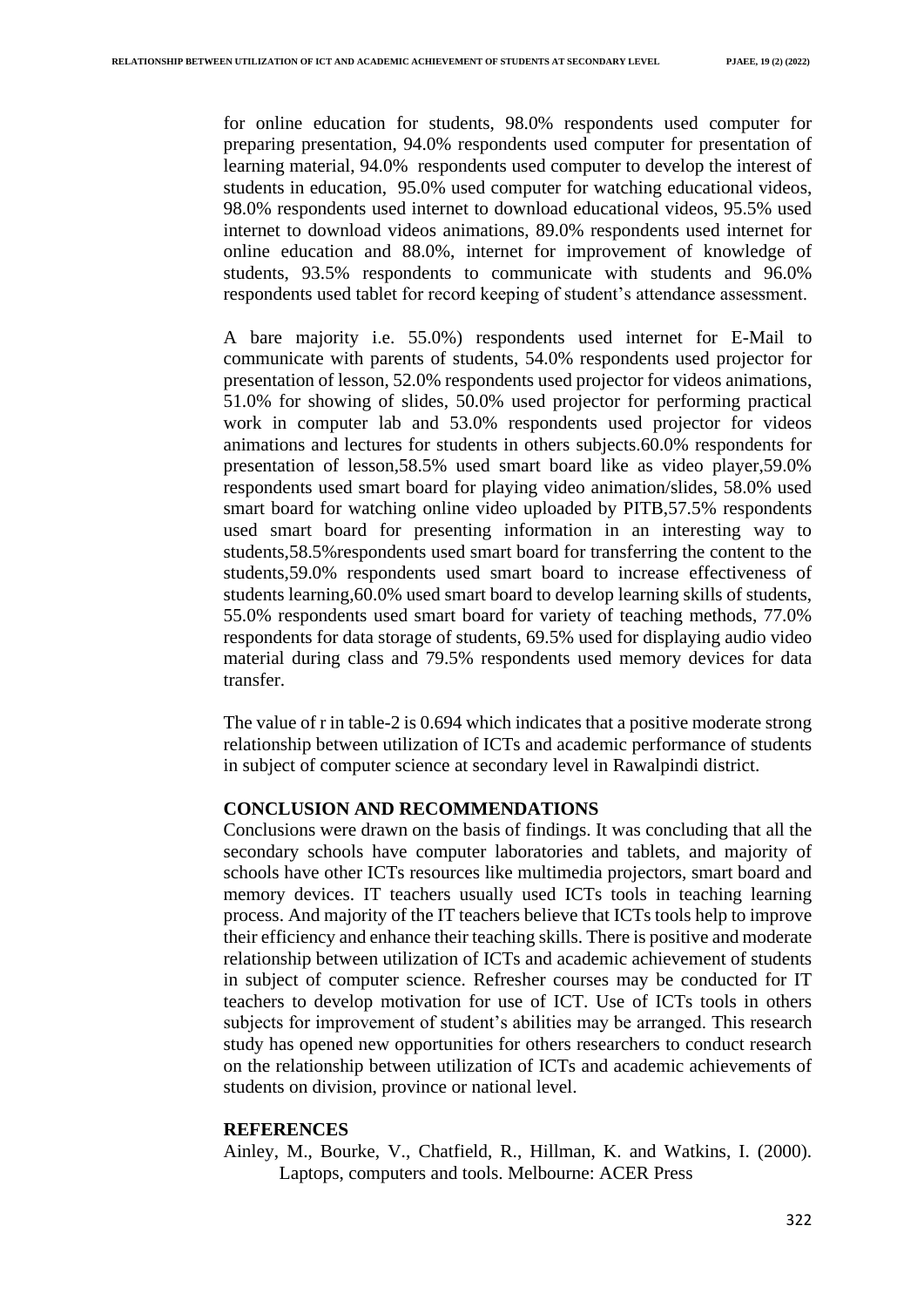- Akram, H., Yingxiu, Y., Al-Adwan, A. S., &Alkhalifah, A. (2021a). Technology Integration in Higher Education During COVID-19: An Assessment of Online Teaching Competencies Through Technological Pedagogical Content Knowledge Model. *Frontiers in psychology*, *12*, 736522.
- Akram, H., Yingxiu, Y., Aslam, S., & Umar, M. (2021b, June). Analysis of Synchronous and Asynchronous Approaches in Students' Online Learning Satisfaction During Covid-19 Pandemic. In *2021 IEEE International Conference on Educational Technology (ICET)* (pp. 203- 207). IEEE.
- Akram, H., Aslam, S., Saleem, A., & Parveen, K. (2021c). The Challenges of Online Teaching in COVID-19 Pandemic: A Case Study of Public Universities in Karachi, Pakistan. *Journal of Information Technology Education: Research*, *20*, 263-282.
- Ali, G., Haolader, F. A. and Muhammad, K. (2013). The role of ICT to make teaching-learning effective in higher institutions of learning in Uganda. International Journal of Innovative Research in Science, Engineering and Technology; 2(8): 4061-4073
- Anderson, J. (2005). IT, e-learning and teacher development. International Education Journal; 5(5): 1-14
- Bosamia, M. (2013) Positive and negative impacts of information and communication technology in our everyday life. Accessed from: [https://www.researchgate.net](https://www.researchgate.net/)
- Bossaert. G., S. Doumen, E. Buyse and K. Verschueren (2011)."Predicting Students Academic Achievement After to transition to first grade. A two years longitudinal study, Journal of Applied Development Psychology. 32(2): 47-52
- Emeka, O. E., Ushie, N. G. and M. F. Micheal (2011). ICT Utilization and Student's Academic Performance in Christian. Religious Studies in Calabar Municipality, Nigeria. The International Journal of Social Sciences and Humanities Invention; 3(11): 2925-2932
- Gay, L. (2005). Educational Research 5th Edition Page No 125. England.
- Khalid, M. (1998). An Intoduction to Eduction Philosophy and History. National Book Foundation, Islambad.
- Pittard V., B. Phil and D. Jessica. 2003. The big picture: ICT and attainment, motivation and learning. Department for Education and Skills[.https://www.education.gov.uk](https://www.education.gov.uk/)
- Saleem, M. and Zahra, M. (2017). An effect of ICT on student's learning at secondary level in private schools of the Punjab. International Journal of Distance Education and E- Learning (IJDEEL); 2(1):69-89
- Singh, K. (2005). Teaching of computer science with the use of ICT*.* APH Publishing Corporation, New Delhi.
- Shaikh, Z. A. (2009). Usage, acceptance, adoption and diffusion of information and communication technologies in higher education: A measurement of critical factors. Journal of Information Technology Impact (JITI); 9(2): 63-80
- Tahir A.Q. (2005). A comparative study of the effect of use of information and communication technology in varied teaching approaches on achievement and retention of students of mathematics. Unpublished Thesis for Ph.D. Gomal University, Pakistan